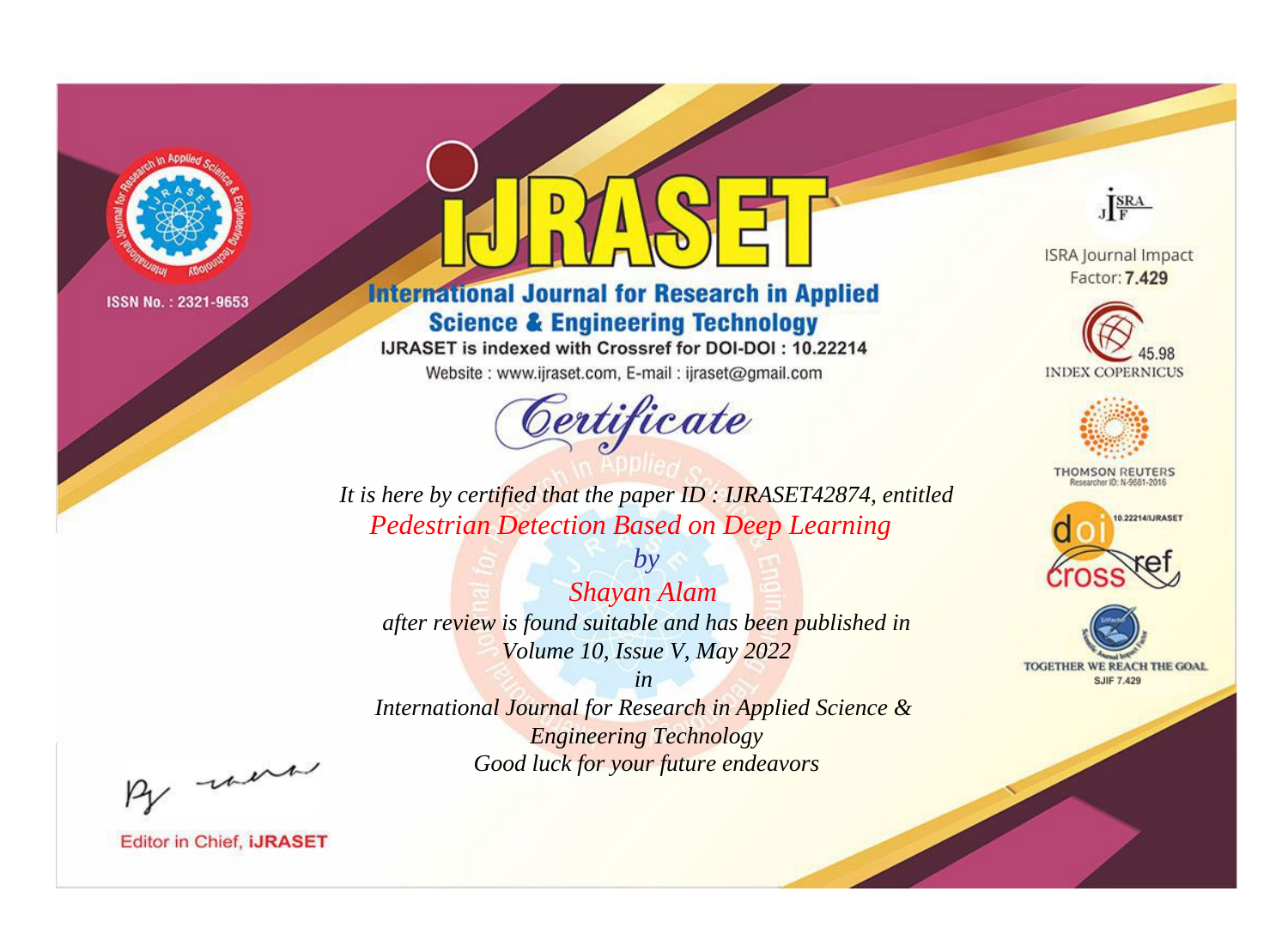

# **International Journal for Research in Applied Science & Engineering Technology**

IJRASET is indexed with Crossref for DOI-DOI: 10.22214

Website: www.ijraset.com, E-mail: ijraset@gmail.com



JERA

**ISRA Journal Impact** Factor: 7.429





**THOMSON REUTERS** 



TOGETHER WE REACH THE GOAL **SJIF 7.429** 

*It is here by certified that the paper ID : IJRASET42874, entitled Pedestrian Detection Based on Deep Learning*

*Satyam after review is found suitable and has been published in Volume 10, Issue V, May 2022*

*by*

*in* 

*International Journal for Research in Applied Science & Engineering Technology Good luck for your future endeavors*

By morn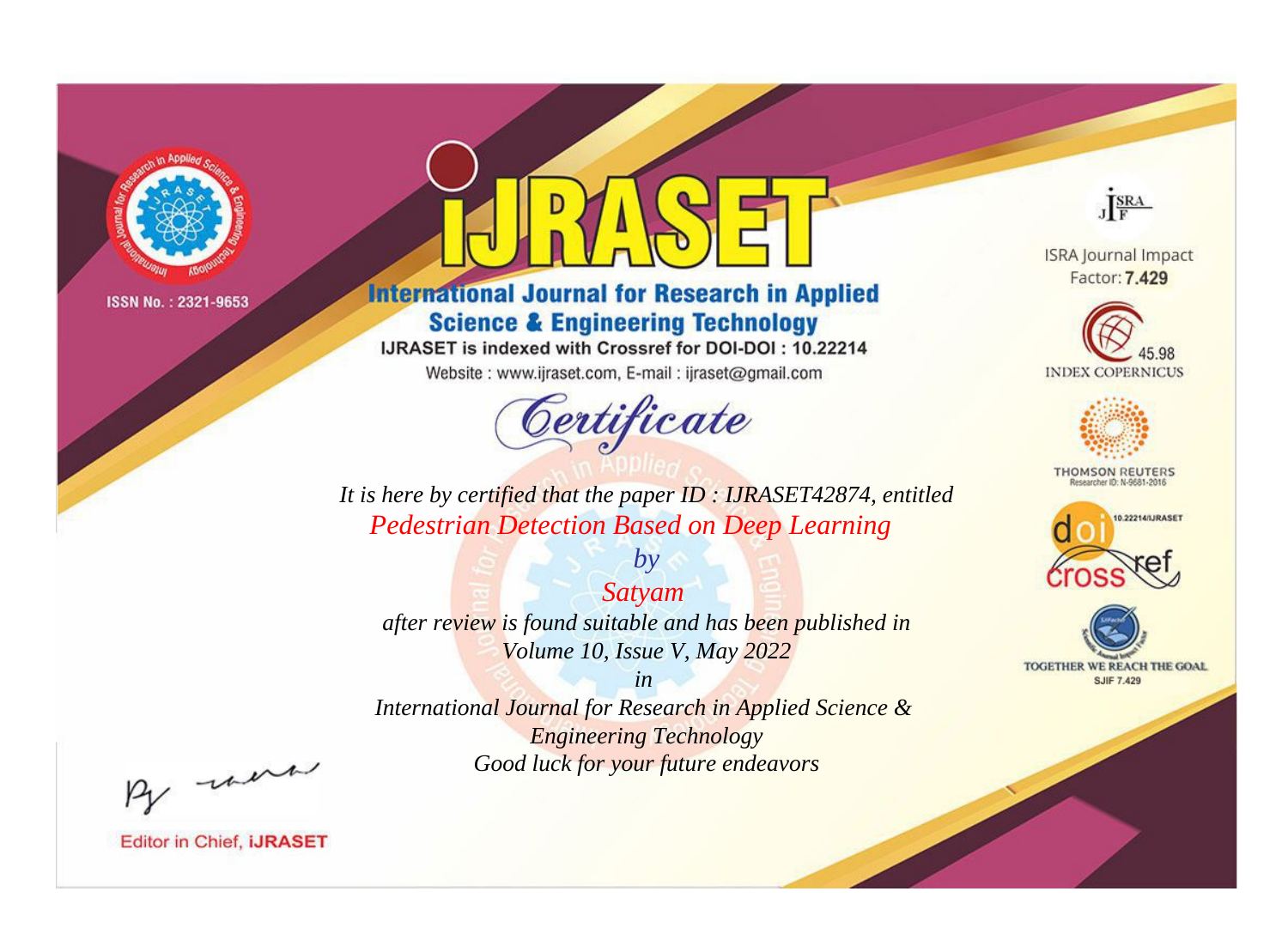

# **International Journal for Research in Applied Science & Engineering Technology**

IJRASET is indexed with Crossref for DOI-DOI: 10.22214

Website: www.ijraset.com, E-mail: ijraset@gmail.com



JERA

**ISRA Journal Impact** Factor: 7.429





**THOMSON REUTERS** 



TOGETHER WE REACH THE GOAL **SJIF 7.429** 

It is here by certified that the paper ID: IJRASET42874, entitled **Pedestrian Detection Based on Deep Learning** 

 $b\nu$ **Prakhar Vashistha** after review is found suitable and has been published in Volume 10, Issue V, May 2022

 $in$ International Journal for Research in Applied Science & **Engineering Technology** Good luck for your future endeavors

By morn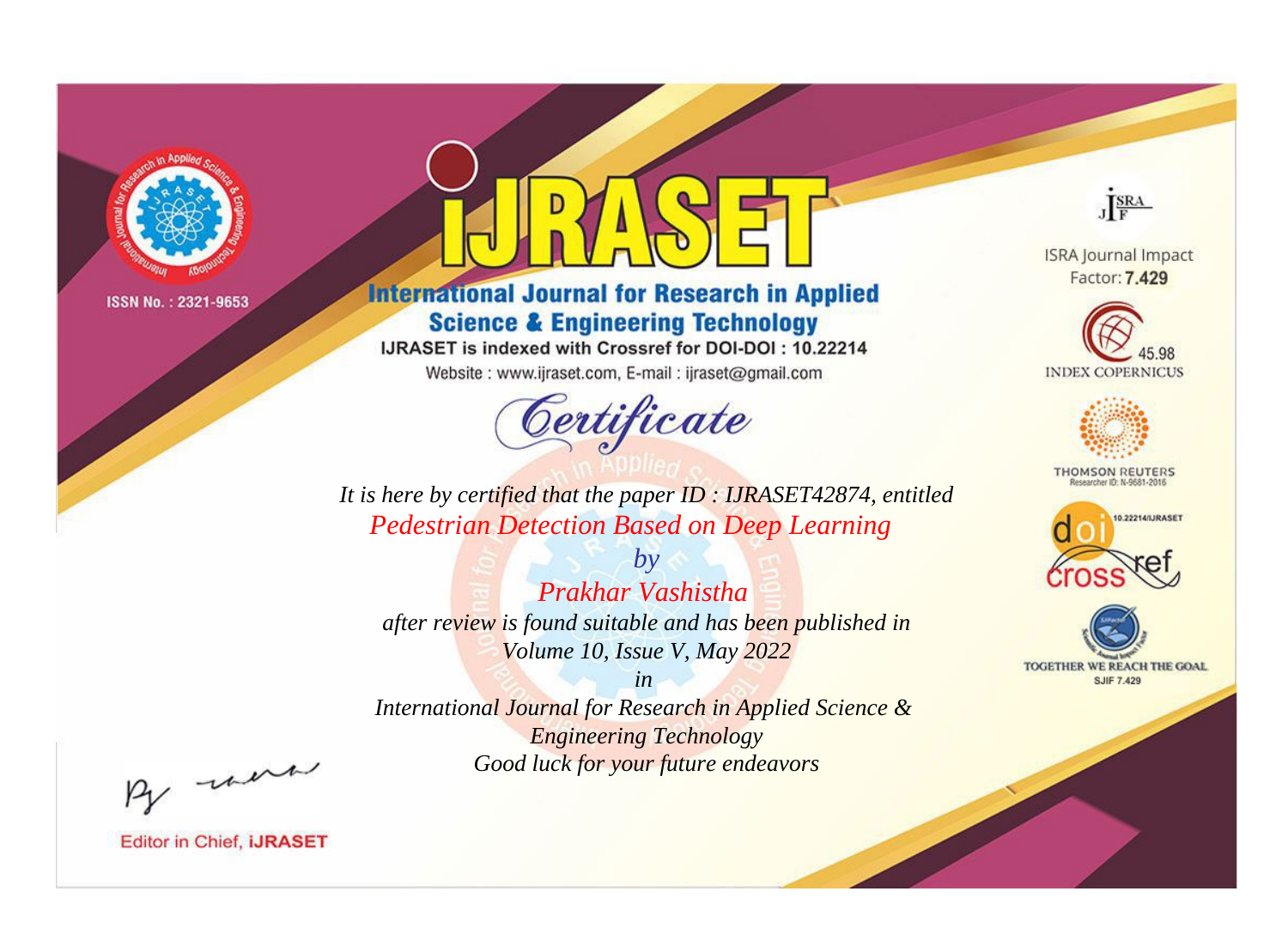

# **International Journal for Research in Applied Science & Engineering Technology**

IJRASET is indexed with Crossref for DOI-DOI: 10.22214

Website: www.ijraset.com, E-mail: ijraset@gmail.com



JERA

**ISRA Journal Impact** Factor: 7.429





**THOMSON REUTERS** 



TOGETHER WE REACH THE GOAL **SJIF 7.429** 

*It is here by certified that the paper ID : IJRASET42874, entitled Pedestrian Detection Based on Deep Learning*

*Javed Miya after review is found suitable and has been published in Volume 10, Issue V, May 2022*

*by*

*in* 

*International Journal for Research in Applied Science & Engineering Technology Good luck for your future endeavors*

By morn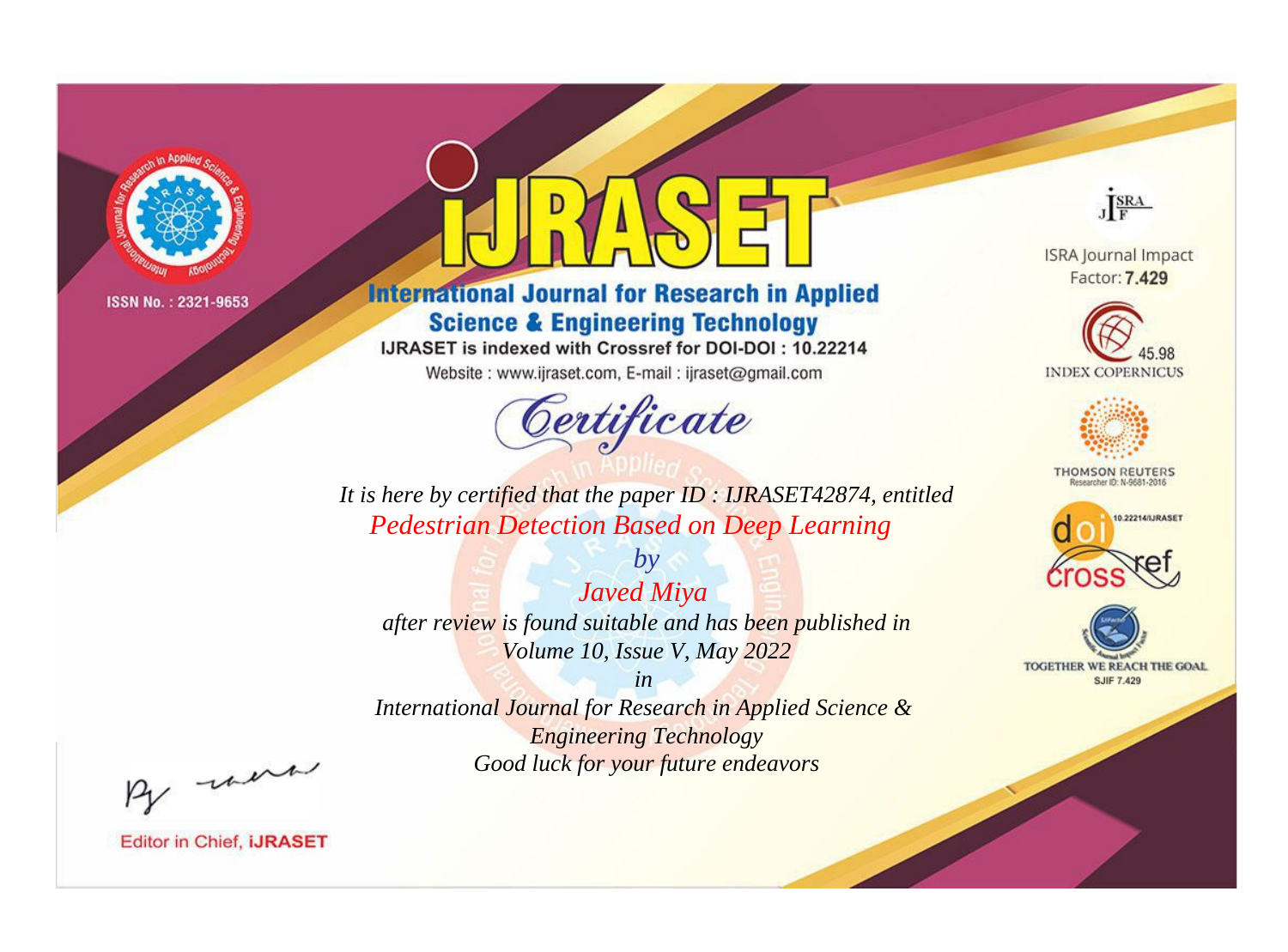

# **International Journal for Research in Applied Science & Engineering Technology**

IJRASET is indexed with Crossref for DOI-DOI: 10.22214

Website: www.ijraset.com, E-mail: ijraset@gmail.com



JERA

**ISRA Journal Impact** Factor: 7.429





**THOMSON REUTERS** 



TOGETHER WE REACH THE GOAL **SJIF 7.429** 

It is here by certified that the paper ID: IJRASET42874, entitled **Pedestrian Detection Based on Deep Learning** 

 $by$ Ranjit Kumar after review is found suitable and has been published in Volume 10, Issue V, May 2022

 $in$ International Journal for Research in Applied Science & **Engineering Technology** Good luck for your future endeavors

By morn